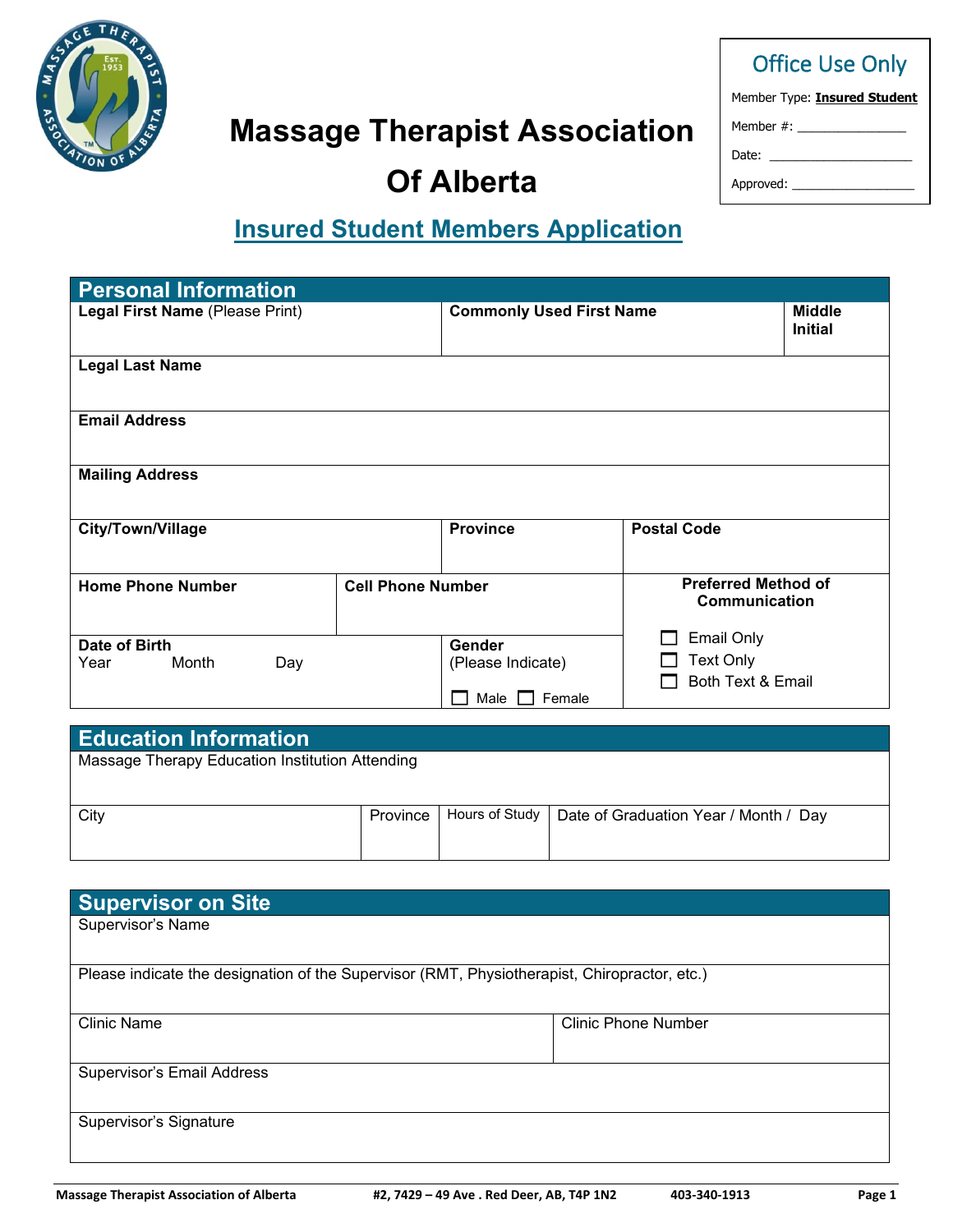

#### **Criminal Offense Charge or Conviction**

I understand that in accordance with the current policies of the MTAA, *I am required to disclose any current charges or convictions of any criminal offense incurred. I understand that I am required to provide the MTAA immediate notice, but no more than thirty (30) days after, the disclosure of any charges or convictions in my name*. I am also aware that additional information may be requested of me regarding this.

**Signature**: \_\_\_\_\_\_\_\_\_\_\_\_\_\_\_\_\_\_\_\_\_\_\_\_\_\_\_\_\_\_\_\_\_\_\_\_\_\_\_\_\_\_ **Date:** \_\_\_\_\_\_\_\_\_\_\_\_\_\_\_\_\_\_\_\_\_\_\_\_\_\_\_

\_\_\_\_\_\_\_\_

### **Insured Student Member Responsibilities**

It is important that all MTAA Insured Student Members are aware of their responsibilities to main membership in good standing. Failure to do so may result in membership suspension and possible membership cancellation. Initial that you have read and understand the following:

| I am aware that I am responsible to disclose to clinic owners that I am a Student Therapist and have |
|------------------------------------------------------------------------------------------------------|
| not yet graduated from my training program.                                                          |

I am aware that I am required to clearly communicate to patients that I am a Student Therapist and have not yet graduated from my training program.

I agree that at no time will I refer to myself as a Massage Therapist or a Registered Massage Therapist until such time that I have graduated from my program and obtained membership with an Association, and I agree to refer to myself as a Student Therapist.

\_\_\_\_\_\_\_\_ I am aware that the MTAA cannot guarantee that the insurance benefit providers will accept my receipts for reimbursement as a Student Therapist.

\_\_\_\_\_\_\_\_ I am aware that I am required to provide receipts to clients that reflect treatment provided was from a Student Therapist.

\_\_\_\_\_\_\_\_ I am aware that at no time am I to charge, or to allow a clinic to charge, the standard rate for a treatment, but shall provide a reduced rate treatment to be no more than 50% of the average rate in my jurisdiction.

\_\_\_\_\_\_\_\_ I am aware that I must have valid Standard First Aid and Level "C" CPR Certificates at all times.

I am aware that I must obtain a business license for the jurisdiction in which I am providing treatments in the event that one is required.

 $\overline{\phantom{a}}$ I am aware that if my membership should be suspended for any reason, a \$150 (plus GST) reinstatement fee is required. Any outstanding requirements must be met before membership reactivation can take place. As well, I am aware that failure to remain in good standing as an Insured Student Member may prevent my ability to become an active member of the MTAA.

I am aware that my Insured Student Membership will be cancelled 60 days after graduation and the insurance policy and member number obtained for this membership will no longer be valid.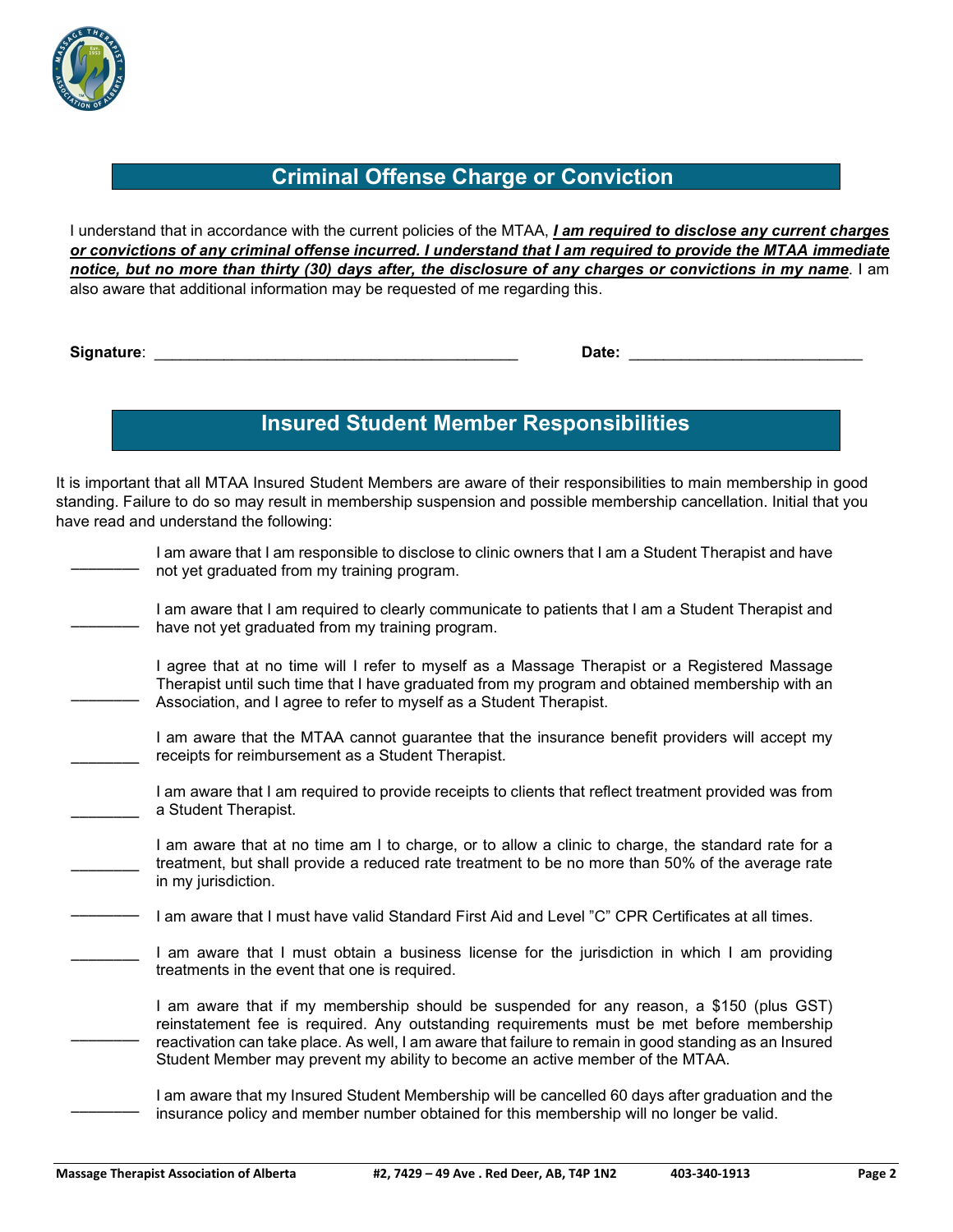

#### **Membership Agreement**

By submitting this application, you attest that the application has been completed accurately and honestly. No disciplinary action has been, or is pending, against you. You have never been the subject of any investigation either civil or criminal, in connection with any sexual act, conduct, molestation, and/or assault. Making false statements on this application or subsequent renewals shall void this application and render any insurance coverage null and void, and you may be subject to further legal action for making false statements.

#### **Declaration**

I, the undersigned, declare that to the best of my knowledge the information provided and statements made in this application and any attached documents is true. I agree to abide by the MTAA Bylaws, Code of Ethics, Guidelines for Professional Boundaries, Standards of Practice and any other governing documents of the Association. I realize that I may lose my membership and membership privileges if complaints about me are found to be in violation of these documents.

Signature: <br>
Signature: 
2010 - 
2010 - 
2010 - 
2010 - 
2010 - 
2010 - 
2010 - 
2010 - 
2010 - 
2010 - 
2010 - 
2010 - 
2010 - 
2010 - 
2010 - 
2010 - 
2010 - 
2010 - 
2010 - 
2010 - 
2010 - 
2010 - 
2010 - 
2010 - 
2010